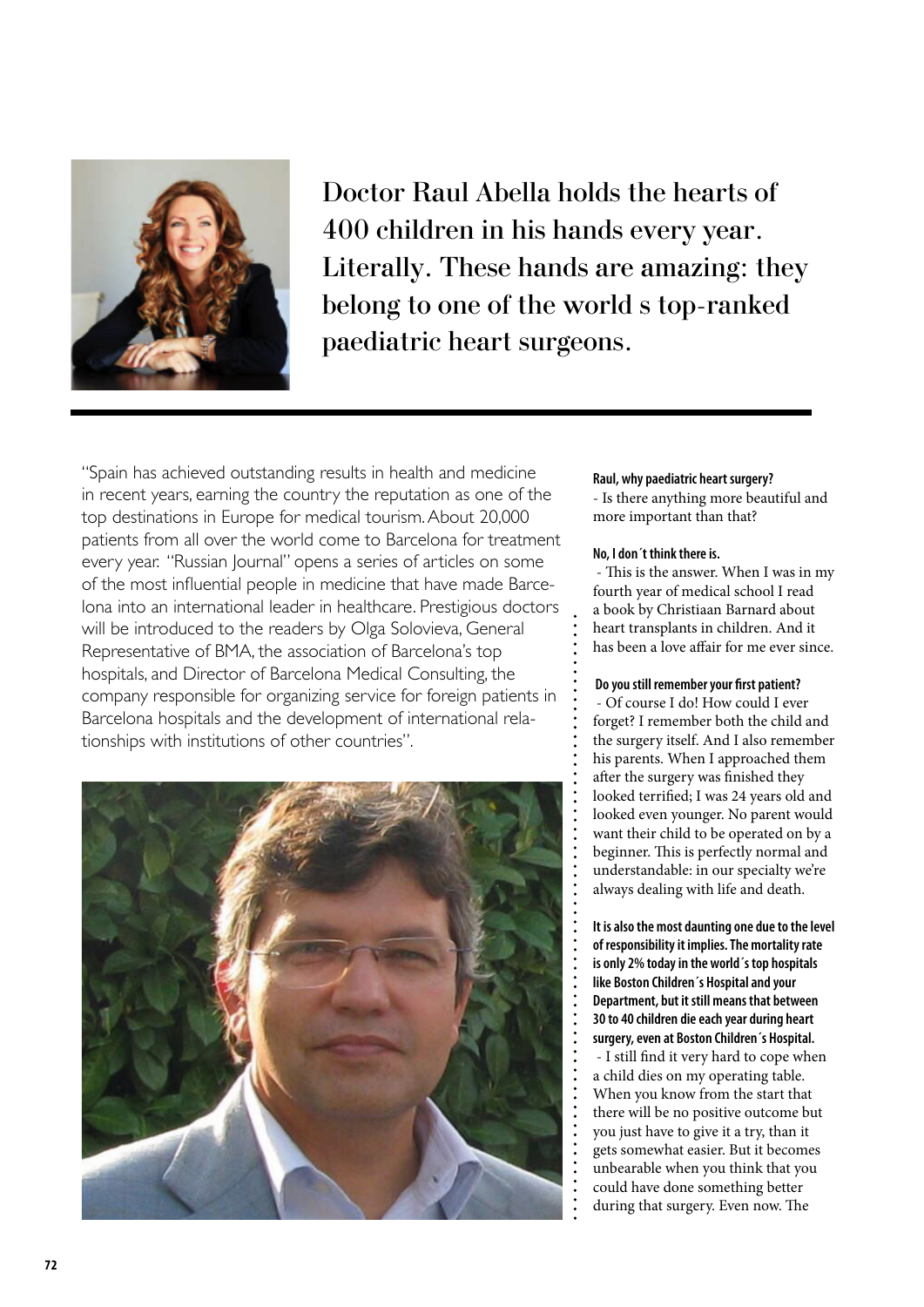

older the child is the more difficult it gets for the parents. When we treat a new-born child it is horribly painful for the parents, but they can still bear it. But when the child is 4 or 5 years old, the bond of love and tenderness is much stronger. That´s the worst. Fortunately, there is an extremely small number of such cases. And the opportunity to help and save the child almost always outweighs such outcomes.

**Paediatric heart surgery has seen great progress in recent decades. The mortality rate in paediatric heart surgery was 30% in the '70s, in the '80s it decreased to 10-15%… Nowadays, almost any child with a congenital heart defect (CHD) can be saved. How has this been achieved?**

 - Eight children are born with a congenital heart defect for every 1000 live births. In western countries this is the leading cause of birth-defect associated infant death. It is the second in less developed countries, after deaths from infectious diseases. Thirty percent of these children born with a congenital heart defect can only be saved by surgery. Today, we aim to perform surgery on infants as early as possible after birth. It has been proven that early surgical repair

benefits the infants, preventing serious developmental delays and lowering the quality of life. This is why 61% of my patients are younger than a year old. Many factors, both technological and organizational, ensure better surgical outcomes for these children. For example, all complex cases in both the USA and Spain are referred to only the most specialized hospitals. The specialists that work there and that have proven to be the best in their field benefit from the "critical mass" of complex cases, which gives them the opportunity to improve their skills. Apart from technological advances, new devices and techniques, medicines and progress in intensive care, an early diagnosis is crucial for the success of the procedure. Here in Spain, more than 95% of CHD cases are now detected before birth. This means that the baby is delivered in the best health care facility where the most qualified and experienced interdisciplinary team will be on hand.

**I know that you and your team pioneered several clinical breakthroughs, for example the development of an effective surgical technique for the treatment of pulmonary atresia.**  - Well, as is typical with medicine, progress is made step by step with

specialists from across the globe working together. The breakthrough with atresia, a condition with a very high mortality rate, happened like this: I was present at an atresia surgery performed by an American surgeon, Dr. Norwood (the same doctor the Norwood procedure was named after) He's a genius! However, the operation didn´t end well. But when I was watching him performing that surgery, a number of possible modifications came to mind. My subsequent experience has proven that I was on the right track.

**I often hear from people, who usually aren't medical professionals, about some "unique" techniques used by Doctor X or Doctor Y. Sometimes, even experts from different countries tell me proudly "We also do that". But today what matters most in medicine is not just WHAT is done but HOW well it is done. As almost everything ground-breaking is quickly adopted by other countries; what really sets specialists apart is almost always the HOW, in the OUTCOMES of their performance.**

 - Exactly. Paediatric heart surgery differs considerably from most other medical specialties because in most cases you can see precisely how high the standards of the surgical team that is going to operate on a child are.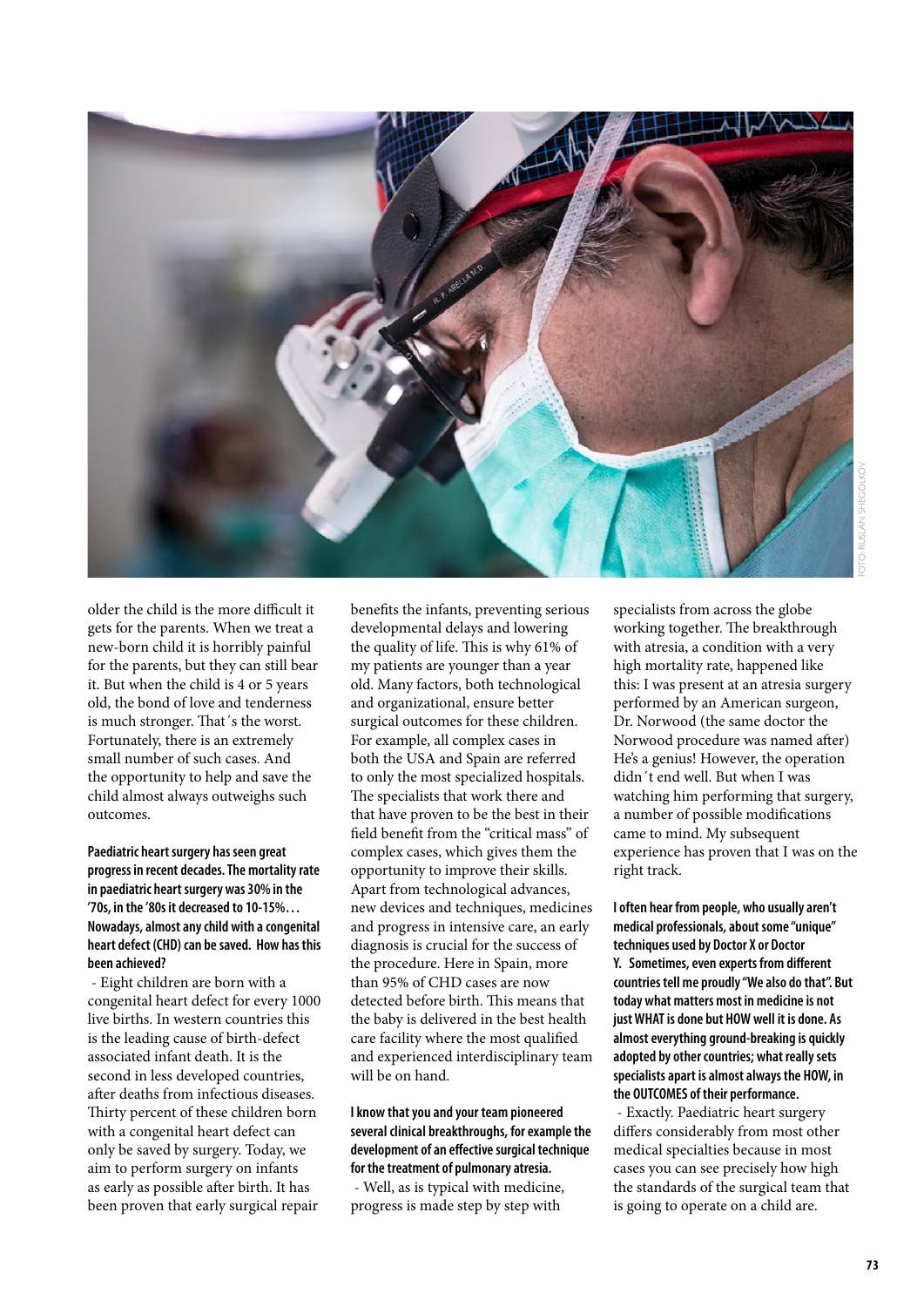

And this is how it should be. Parents must have maximum guarantees in this situation. In the US the Aristotle Score and survival rate for all heart surgeons are published regularly and a rating of the best experts is compiled. This data is widely available for any user and is perfectly objective. When parents entrust their child`s life to a doctor, they have to be totally sure that they will be treated by the highest-ranked specialist.

**Regarding the Aristotle Score: this is a scoring system developed in 2004 that measures the complexity of surgical procedures. This project was initiated by American insurance companies that decided that they would fund extremely expensive heart surgeries depending on the objective complexity rate of the surgery. The eventual outcomes of the operations were also to be taken into consideration. Everybody understood that you can report the survival rate of 99% of all children you operate on, but if you actually perform only basic surgical procedures and never undertake the most complex ones, then your outcomes aren't worth considering at all. In the US, the publication of the Aristotle Score is mandatory. What about Europe?**  - We insist that it should also be mandatory in Europe. The European Association for Cardio-Thoracic Surgery compels top health care centres to do that, but these reports are still not widely available in most European countries. This isn't right. It's different in Spain. You can check the complexity rates for the surgeries performed by the best paediatric heart surgery teams in the country that work for the state. They regularly undergo certification and audit by various boards. This is compulsory. Without this method it would be hard to define which hospital is the top medical centre for the most complex cases. In Spain, particularly here in Catalonia, the entire process is based upon the correct routing paradigm.

**Raul, your Aristotle Score is the highest in Spain, and one of the best in the world: the average complexity rate of the surgeries you perform is 8.1 (the highest complexity cases), with a survival rate of 98%, and the average length of stay in ICU after your operations is 3.5 days. How is this possible? Is it thanks to your talent? Your training? Your organizational skills? Or your team?**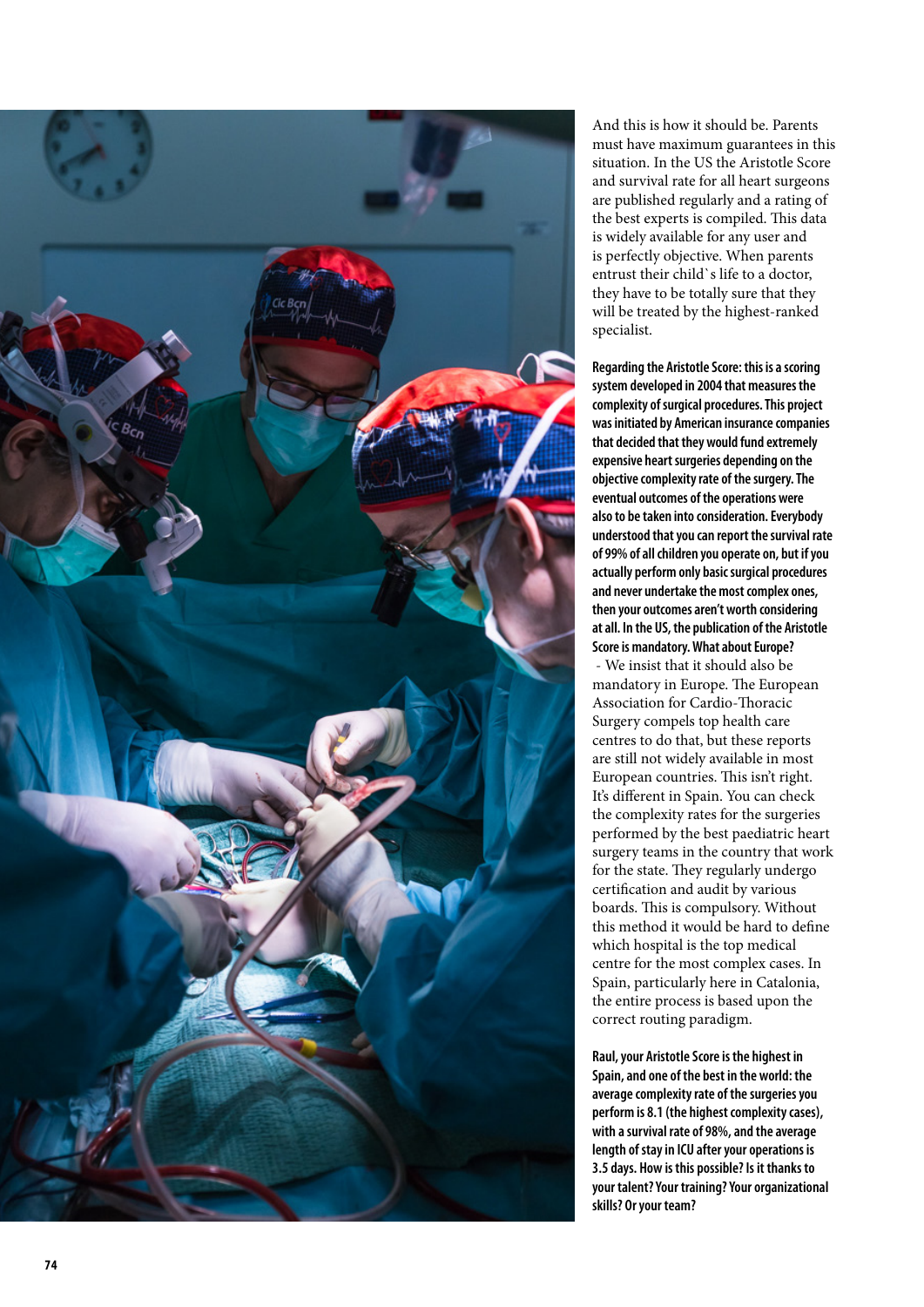- All of that in an equal measure, I suppose. A perfectly organized and experienced surgical team are key in the most complex cases; for example, 10 transplants were recently performed in 24 hours (2 of them heart transplants) at the public hospital where we operate! This is unimaginable without excellent organization. And that's probably only possible in Spain.

#### **What do you value most in a heart surgeon?**

- Total commitment. If you choose this path, you have be all in. To be ready for a very long training process. To be humble and to understand that you will make mistakes in the future. And that they will come at much too high a price.

### **What is most important to you when you select a new member for your team,?**

- I think commitment again. If a young man comes to me and says that he wants to end his day at 6 p.m., then he isn't cut out to be a doctor! My father, who was also a surgeon, always treated his patients with utmost care and respect, and one day he gave me the most valuable lesson. It was early in my career as a surgeon, and while away on holiday, the family of a child I was treating came to my office. When my father found out he made me take a plane and come back to follow up with this treatment. I am forever grateful to him for this lesson. When people trust you with their most precious treasure, their child, you just can't pass them on to someone else. It's your personal responsibility.

# **Raul, here I can only add that you´ve been following your father´s advice about not going on holiday ever since! As far as I know, your holiday leave is just one week a year, isn´t it?**

 - It is, but it is mainly because of the Transplant programme that I head in Catalonia. That´s how it works here: when you leave the country, the coordinator of this programme must remove the child who is waiting for the organ from the waiting list during the time you're gone: this is the so-called ZERO list. With zero expectancy. Naturally, you have to explain why you are denying the child this chance. Besides, there is another

" The most important thing for a surgeon is being human. I always give my mobile number to the parents of the children I operate on.<sup>33</sup>

peculiar aspect in my specialty: with the current advances in fetal medicine, we can detect any defects in utero. And when a future mother tells you that she is due around 15 August, you're not going anywhere. I come across over 30 similar cases every year. And they cannot be transferred to anyone, because you have already built an honest and trusting relationship with this woman, she believes in you, she didn´t terminate her pregnancy because you assured her that everything would be fine, that you will operate on her child immediately after birth and it is going to be OK. This is your personal pledge.

# **For a cardiac surgeon, 150 surgeries performed in a year are a perfect score. Your stamina is legendary… each surgery lasts up to 5 to 6 hours. How many children do you operate on personally?**

- Four hundred children every year. In most complex cases, when surgery can last up to 7 hours, I perform one surgery per day. If it lasts up to 5 hours, then often there will be two in a day. Heart surgery is physically challenging, too. To perform such a surgery is like going on a round trip from Barcelona to Madrid on a high-speed AVE train, but standing the entire time. And you have to be totally alert and focused. You can't go anywhere or sit down. But even that isn't the most important thing for a surgeon. It's being human. I always give my mobile number to the parents of the children I operate on. They must trust that I will always be available.

**Raul, this closeness to your patients is legendary. They say that a grandmother of a Russian boy that was first treated in Germany and then was brought to you, couldn't believe that the man who came to visit them in the hotel after discharge was the "celebrated surgeon" that operated on her grandson, and that she mistook you for a social worker.** - Yeah, it was quite funny!

## **By the way, how many international patients come to you for surgery every year?**

 - Around 40 of 400 patients are children from other countries. Their cases are usually the most complex ones, since less complex cases can be solved quite easily today almost everywhere else. These operations are usually funded by the governments of the patients´ countries or by charities. The parents that have been given this funding are amazing people that would fight for their child until the end and I am in awe of their determination. We can't perform surgeries on overseas patients in the public teaching hospital where I work in the mornings, which is why I always operate on my international patients at Hospital Dexeus, the only private teaching hospital in Barcelona. Here I work with the same surgical team as in the public hospital, but the postoperative care standards are much higher here: each patient in the ICU has a personal paediatric intensivist and a critical care nurse.

 **You recently signed an agreement with one of Russia´s major and highly recognized charity funds for the medical treatment of the most complex cases for patients from Russia at a special cost, and as the chairman of the Heart of Barcelona charity you will be funding the accommodation costs of these patients after their discharge from the hospital. I know that this idea was inspired by your Cuban roots… Tell me about your special connection with Russia.**

- My grandparents were Catalan, but I grew up in Cuba. It would be impossible to survive on the island without help from the Russians. For me, the Russian people are the symbol of support, nobility and generosity. The Soviet style has brought about many positive things, such as discipline, respect for the common welfare, for the state. Unfortunately, this very style was detrimental for creativity and for competition.